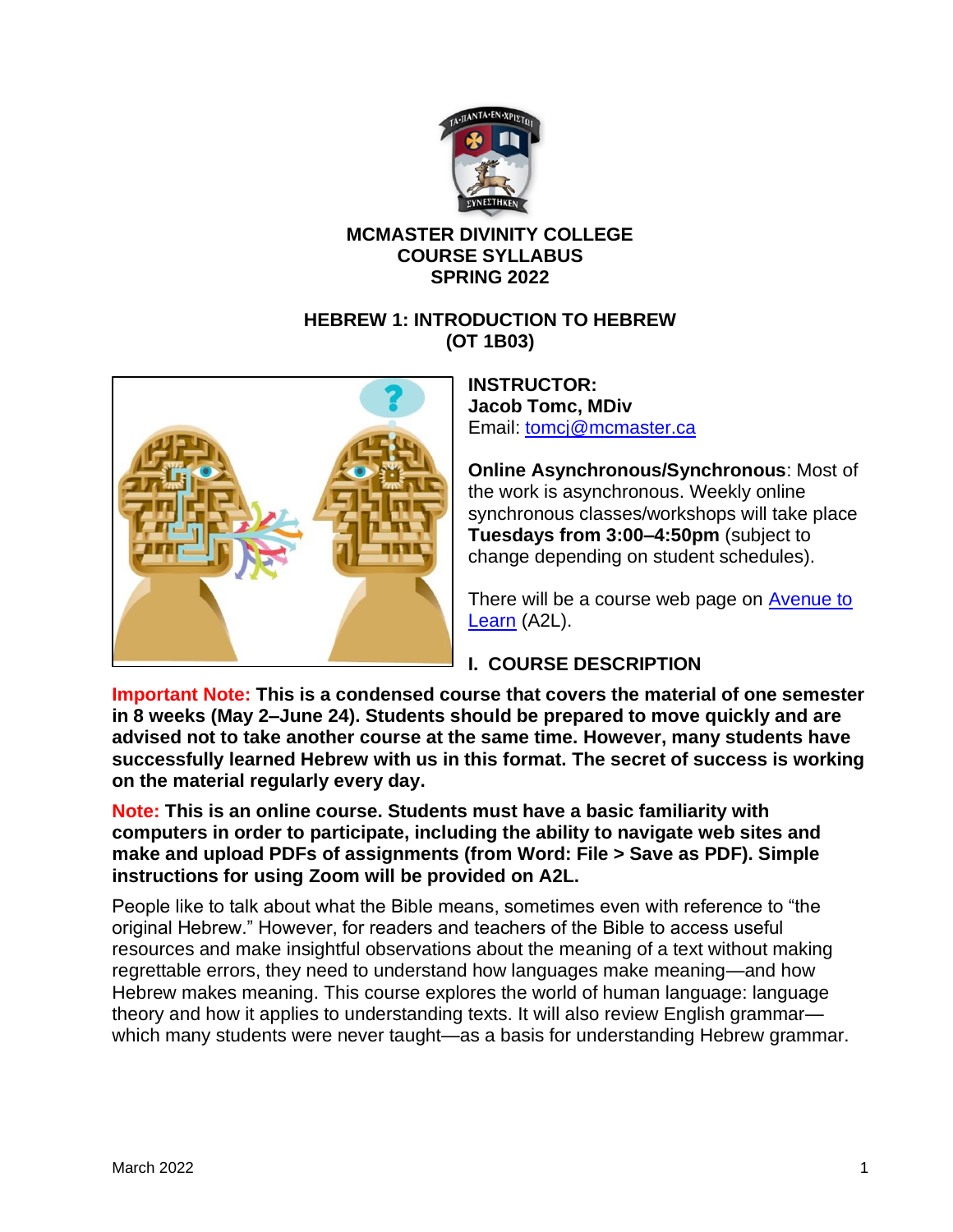This will enable students to be better prepared to engage with our main task: learning the basics of Hebrew, focusing on how the linguistic elements lead to meaningful and accurate interpretation. There will necessarily be some memorization of vocabulary and three main paradigms, but this course will also significantly reduce the amount of memorization usually required in language learning, since the focus is on understanding and application.

This course will appeal to two types of students:

- 1. Those who want to begin the process of learning biblical languages, especially those who plan on doing more advanced learning. Subsequent courses will teach the intelligent use of Hebrew resources as well as a more detailed knowledge of the language and application to the biblical text.
- 2. Those who do not plan to study biblical languages in depth (or those who are not sure whether they do) but want to understand how languages work, how to move from one language to another, and how to interpret the biblical text responsibly.

**OT 1B03 MDiv/MTS Specializations**: (BS/PS) Biblical Studies, Pastoral Studies (See https://mcmasterdivinity.ca/apply/specializations)

## **II. LEARNING OUTCOMES**



- a. Knowing
	- To know the major grammatical categories in English and Hebrew
	- To understand how language makes meaning(s)
	- To understand the functions of language such as the interpersonal, experiential, and textual
	- To understand what constitutes a legitimate "word study"
	- To recognize and understand key biblical vocabulary in Hebrew
	- To begin to learn the grammatical forms/paradigms in Hebrew

# b. **Being**

- "To present yourself to God as one approved, a worker who does not need to be ashamed and who correctly handles the word of truth." (2 Tim 2:15)
- To be a mature interpreter of Scripture as taught by the Spirit (1 Cor 2:6–16)
- To allow the Scripture to motivate, form, and transform our faith, worship, and Christian way of life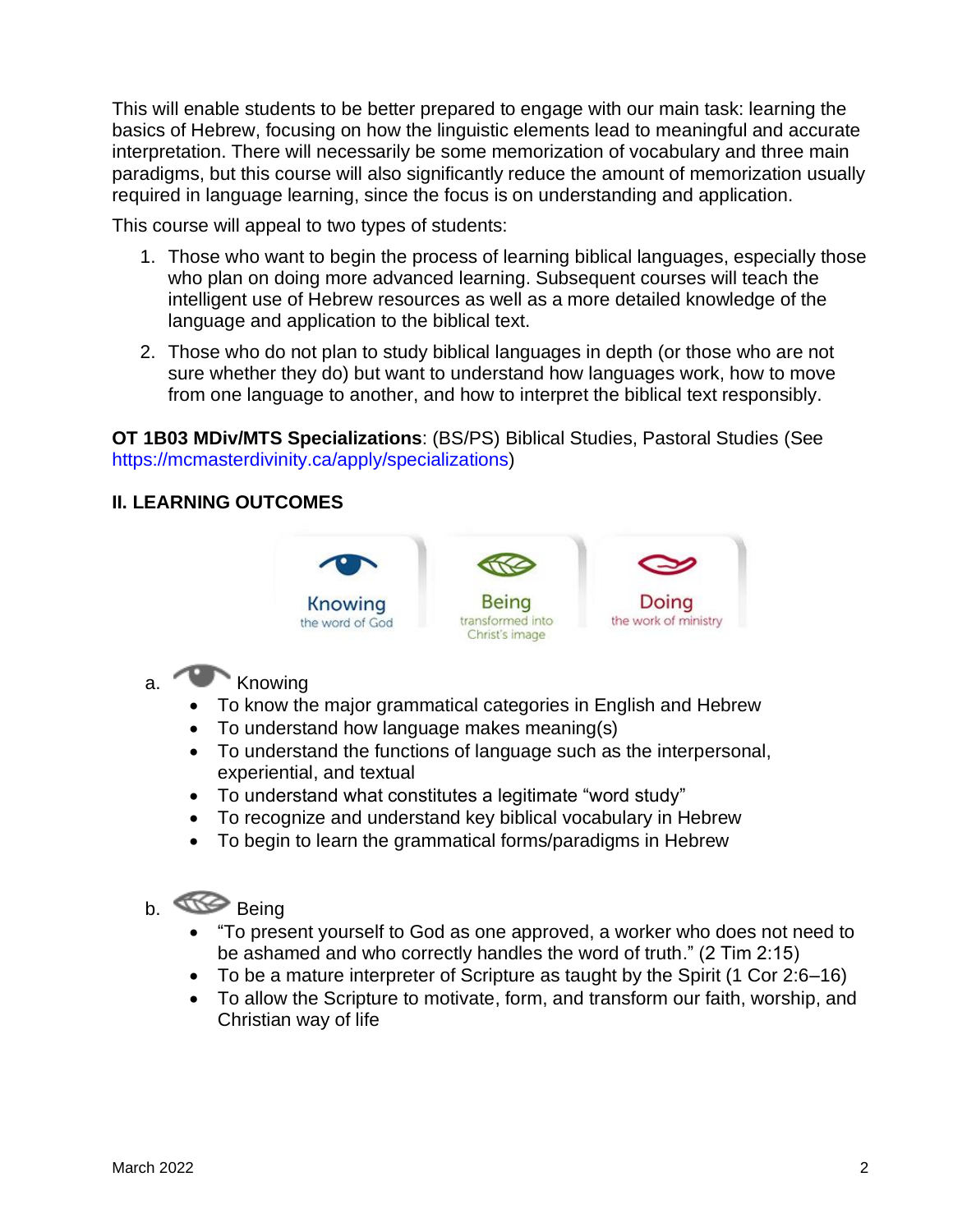

- To describe how choices in language affect the meaning of the biblical text
- To describe the functions of the basic grammatical forms in Hebrew and use them in interpretation
- To begin to read and translate Hebrew texts
- To interpret the biblical text meaningfully without committing common mistakes

# **III. COURSE REQUIREMENTS**

#### **A. TEXTS AND RESOURCES**

**NOTE:** This course will be conducted as a "flipped classroom." Students will read the textbook, watch the video lectures, and then complete workbook exercises **before** weekly workshop meetings. The weekly online classroom/workshop time (via Zoom, see below) will be dedicated to answering questions, clarifying concepts, consolidating learning, discussing interpretation, and practicing skills. Online synchronous workshops will be arranged at a time that is mutually convenient for the students and professor.

## **1. Workbook (required)**

Pratico, Gary D., and Miles Van Pelt. *Basics of Biblical Hebrew Workbook*. 3rd ed. Grand Rapids: Zondervan, 2019. ISBN: 978-0310533559



# **2. Grammar Text (required)**

Pratico, Gary D., and Miles Van Pelt. *Basics of Biblical Hebrew Grammar*. 3rd ed. Grand Rapids: Zondervan, 2019. ISBN: 978-0310533498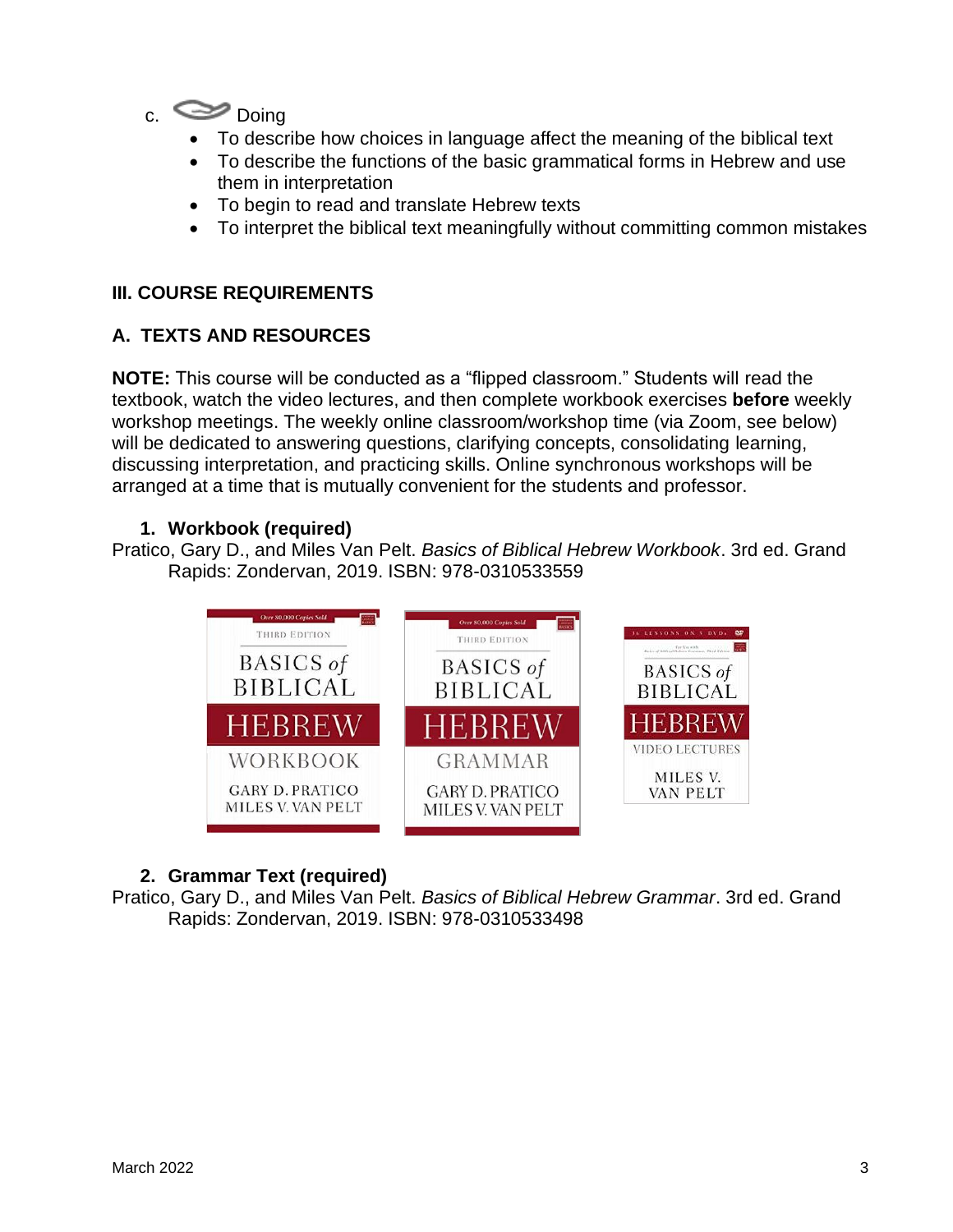# **3. Lexicon (required)**

*The Concise Dictionary of Classical Hebrew*. Edited by David J. A. Clines et al. Sheffield: Sheffield Phoenix, 2009. ISBN: 978-1906055790

## **4. BBH Video Lectures (optional, but highly recommended)<sup>1</sup>**

Van Pelt, Miles. *Basics of Biblical Hebrew Video Lectures*. 3rd ed. Grand Rapids: Zondervan, 2019. ASIN: 0310538602

**NOTE:** Some students say that they prefer learning just from the textbook rather than the BBH video lectures. However, many visual/aural learners find them very helpful. Learning styles differ, and you know yourself best. A sample lecture is available online at [https://www.youtube.com/watch?v=76IyeFx9jXs.](https://www.youtube.com/watch?v=76IyeFx9jXs) The PPT slides used in these videos will be posted free online. If you do not think the BBH videos will be helpful, you may choose not to use them. You may find that the MDC videos, which are required, are enough.

# **5. MDC Video Lectures (required)**

A series of video lectures has been prepared specifically for this course, focusing on language theory and interpretation. They also review and expand textbook concepts. They are free and available on A2L.





<sup>&</sup>lt;sup>1</sup> These video lectures will also be useful for the subsequent online course, Hebrew 2 Morphology OT 2C03. The video lectures are not available in our bookstore. They may be purchased online from Amazon or Chapters-Indigo as a set of discs that covers both Hebrew 1 and 2, or purchased for download from [https://vimeo.com/search?q=basics%20of%20biblical%20hebrew.](https://vimeo.com/search?q=basics%20of%20biblical%20hebrew) For the download option there is "instant delivery." They may also be available from other sources.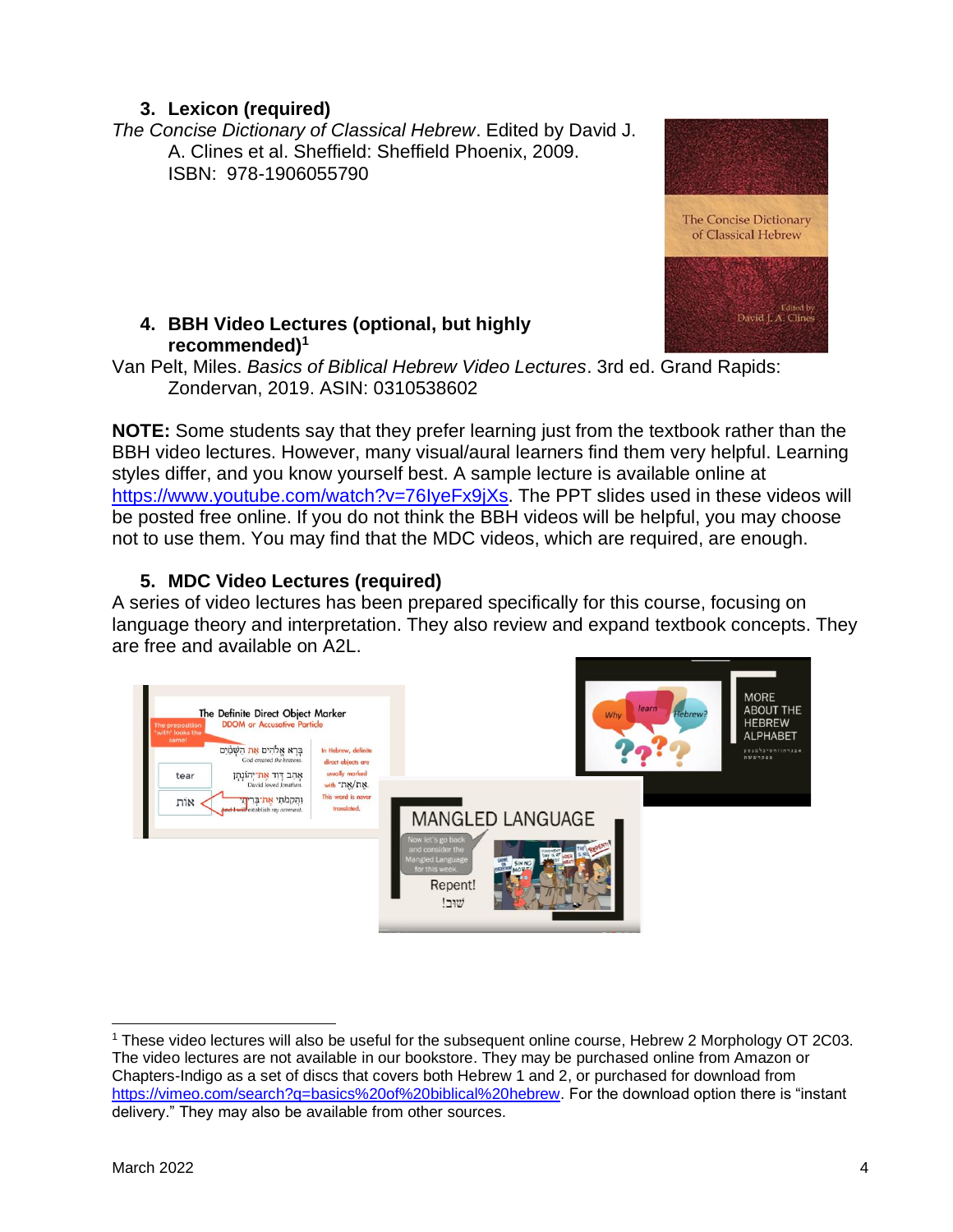# **6. Bible Software (optional)**

**Logos:** The Academic Basic package is available free from <https://www.logos.com/academic-basic>.

**Accordance:** You may compare the various available packages here [https://accordancebible.com/collections-comparison/.](https://accordancebible.com/collections-comparison/)

Bible software is an exceptionally helpful tool. However, it can easily become a crutch when first learning biblical languages. For that reason, it is recommended that you use it sparingly while you learn the fundamentals of the Hebrew language. We will discuss how to use these resources effectively without becoming dependent on them. For now, do some research on the two options listed above, and we will discuss your questions in the workshops.

**Note:** While infrequent, all discussion of software in the weekly required lecture videos favours Logos. That being said, the instructor for this course uses Accordance. As mentioned, we can discuss the differences in the workshops before you make any decisions.

**Textbook Purchase:** All required textbooks for this class are available from the College's book service, READ On Bookstore, Room 145, McMaster Divinity College. For advance purchase, you may contact READ On Bookstore, 5 International Blvd, Etobicoke, Ontario M9W 6H3: phone 416.620.2934; fax 416.622.2308; email [books@readon.ca.](mailto:books@readon.ca) Other book services may also carry the texts.

# **B. SUGGESTED RESOURCES**

#### **This is a helpful resource for Hebrew students unfamiliar with English grammar:**

Van Pelt, Miles V. *English Grammar to Ace Biblical Hebrew.* Grand Rapids, MI: Zondervan, 2010.

#### **This is an excellent resource for doing appropriate word studies:**

Baxter, Benjamin J. *"In the Original Text It Says": Word-Study Fallacies and How to Avoid Them*. Critical Christian Issues. Gonzalez, FL: Energion, 2012.

#### **This is a helpful resource for using language in argumentation:**

Hardy, H. H. II. *Exegetical Gems from Biblical Hebrew: A Refreshing Guide to Grammar and Interpretation*. Grand Rapids, MI: Baker, 2019. [Available on the Digital Theological Library]

#### **Vocabulary Resources (keyed to the text):**

- Pratico, Gary D., and Miles Van Pelt. *Old Testament Hebrew Vocabulary Cards*. ISBN: 978-0310534181.
- Van Pelt, Miles. *Basics of Biblical Hebrew Vocabulary Audio*. Audible Audiobook. ASIN: B07LCSPFNT.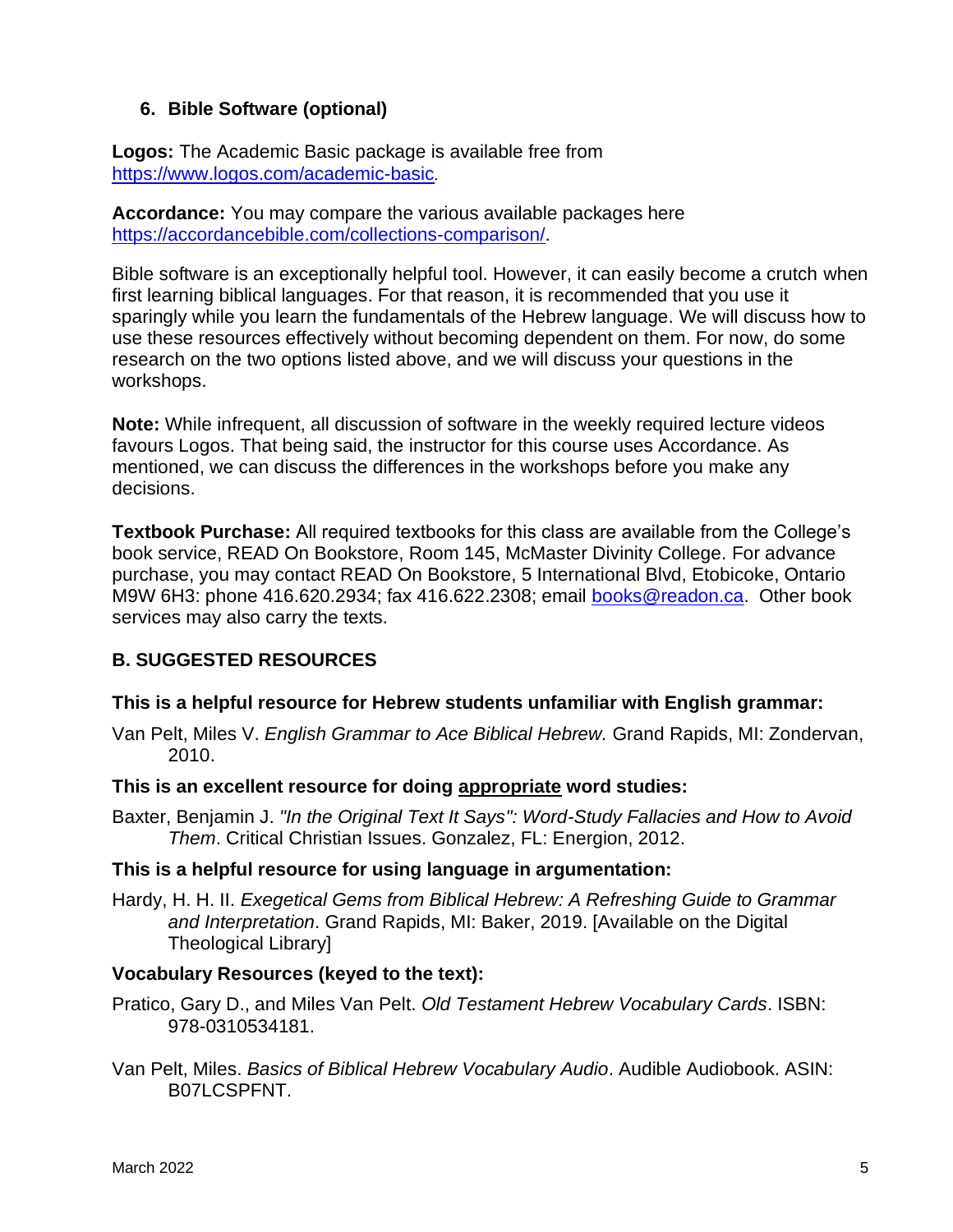(A number of other vocabulary and supplemental resources are given on A2L.)

#### **Online Resources:**

**Course Website:** <http://avenue.mcmaster.ca/> Log in with your MAC ID.

**Animated Hebrew Jonah:** [http://www.animatedhebrew.com/jonah/jonah\\_01.html](http://www.animatedhebrew.com/jonah/jonah_01.html) This free site is very helpful in learning how to pronounce Hebrew.

# **C. PROCTORING**

This is an online course. All tests and exams will be proctored remotely using Zoom (the same program that we will use for online workshops). This program is free for students to use. Instructions will be given on A2L and in the workshops.

## **D. ASSIGNMENTS AND GRADING**

| (1) Workbook Exercises            | 30% |  |  |
|-----------------------------------|-----|--|--|
| (2) Vocabulary Quizzes            | 10% |  |  |
| (3) Participation                 | 5%  |  |  |
| (4) Term Test                     | 15% |  |  |
| (5) Sermon or Commentary Analysis |     |  |  |
| $(6)$ Exam                        |     |  |  |
| <b>Total Grade</b>                |     |  |  |

# **Assignment Details:**

**Note: All assignments must be submitted to the appropriate Assignment Box on Avenue to Learn (A2L) in PDF format only.** 

**(1) Workbook Exercises 30%.** Due on May 13, May 27, June 10, June 24 by 11:59 pm. Marked on the schedule with \*.

Students will complete weekly exercises from the BBH Workbook requiring application of the material covered in the BBH Text/Videos. The online workshops will focus on discussing and answering questions about these exercises to help you learn. We will work through examples together. Students are required to complete at least the alternate questions in each section (1, 3, 5, etc. or a, b, c etc.). You may choose to do more for extra practice. These exercises will be collected and graded on four different dates.

May 13: Chs. 1–5 May 27: Chs. 6–9 June 10: Chs. 10–13 June 24: Chs. 14–16

#### **(2) Vocabulary Quizzes 10%.** See Avenue to Learn.

You will be responsible for learning roughly 270 common words in Hebrew. You will be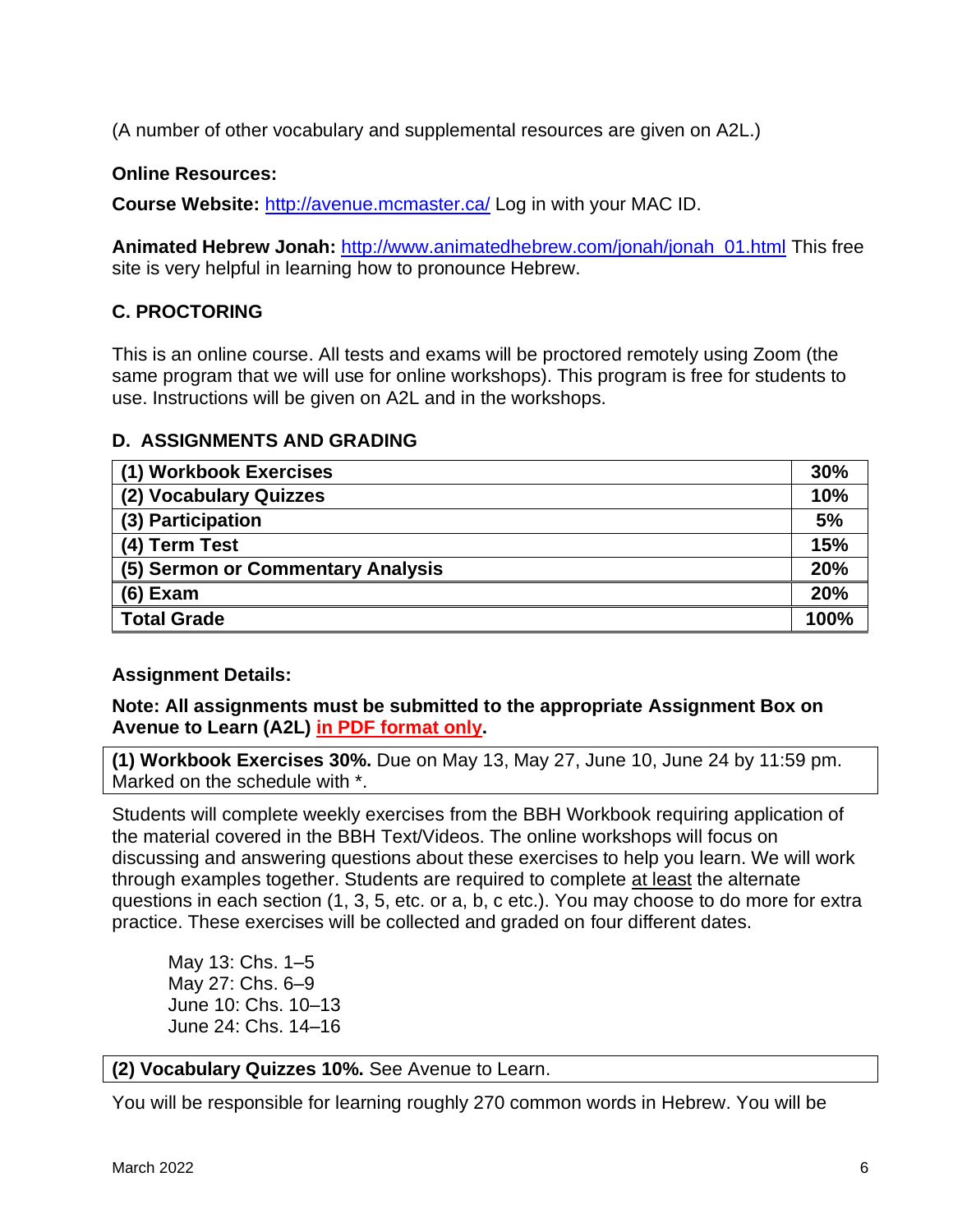required to memorize one English gloss for each word. The vocabulary will be taken from the BBH 3rd edition materials and quizzed online regularly on A2L.

#### **(3) Participation 5%.** Weekly.

Participation grades are earned by thoughtfully engaging in discussion during the workshops. Part of this will include discussion of the weekly "Mangled Language" modules. Students are to come to workshops prepared to discuss these topics.

#### **(4) Term Test 15%.** Week of May 30.

There will be a term test on chapters 1 though 9 during the week of May 30. This will be conducted with online video monitoring at a time mutually agreeable to the students and instructor. This will likely take place outside of the weekly workshop time. More information will be given on A2L.

**(5) Sermon or Commentary Analysis 20%.** Due on Friday, June 17 by 11:59 pm (marked on the schedule with **\*\***).

Evaluate and critique **one** sermon, article, or an excerpt of a commentary (which will be provided by the instructor) in terms of the handling of the original Hebrew language. Students should utilize what they learn in class and identify the common exegetical and linguistic fallacies, along with any ways that language has been used well. The entire report should be between **6–8 pages** and must follow the "McMaster Divinity College Style Guidelines for Essays and Theses." While this is not a "research paper," at least five secondary resources other than the required course texts must be consulted. Details will be provided on A2L.

The rapid pace of this course requires that students begin thinking about the paper early on. It is recommended that students choose their topic by week 2 and begin gathering resources in week 3.

#### **(6) Exam 20%.** Due on Tuesday, June 28.

Information will be given in class.

#### **Policy for Late Assignments:**

Marks will be deducted for late assignments if there is no valid reason (e.g., illness or serious family crisis). The deduction will be 3% per day (excluding Sundays). If possible, please be in touch with the instructor at least 48 hours before the due date to discuss extensions.

Because this is an accelerated online class, students must be diligent to keep up with the material in order to be successful. It is expected that students are prepared to give **daily time** to the course during the 8 weeks it will run.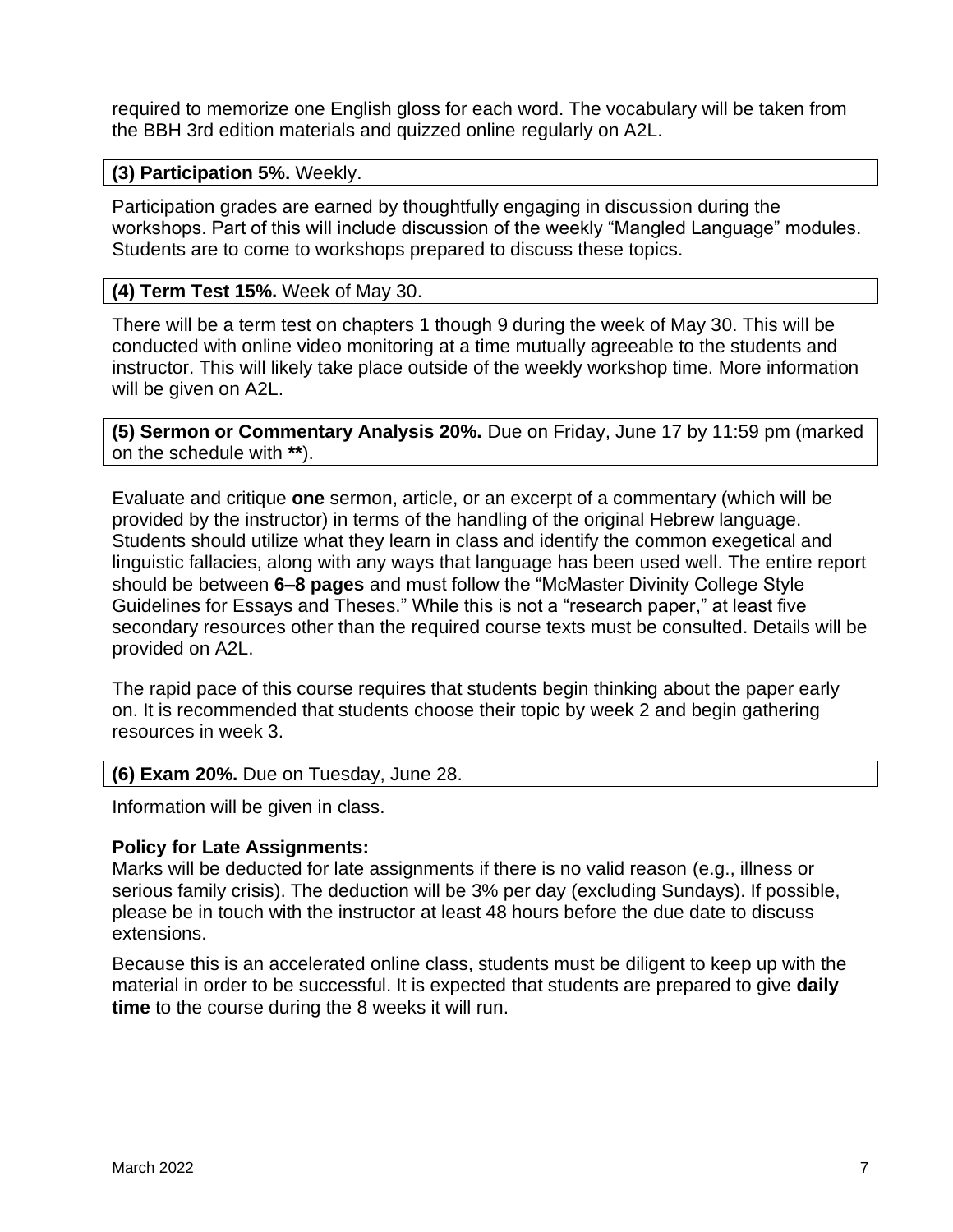# **IV. COURSE SCHEDULE**

| <b>Wk</b>      | <b>Week</b><br><b>of</b>                                 | Interpretation<br>(MDC Videos<br>on $A2L$ <sup>2</sup>  | <b>Language Theory</b><br>(MDC Videos on<br>A2L         | <b>Practical Hebrew</b><br>(BBH Videos/Text and MDC Videos)                                                                                             |
|----------------|----------------------------------------------------------|---------------------------------------------------------|---------------------------------------------------------|---------------------------------------------------------------------------------------------------------------------------------------------------------|
| $\mathbf{1}$   | May 2                                                    | Mangled<br>Language 1:<br>Love                          | Introduction and<br>Syllabus                            | Alphabet: Names, Forms. BBH 1<br>Vowels, Pronunciation. BBH 2-3                                                                                         |
| $\overline{2}$ | May 9<br>Wkbk<br>May 13*                                 | Mangled<br>Language 2:<br>Soul                          | Theory 1: Functions<br>of Language                      | Nominal Systems 1: Parts of Speech.<br>Person, gender, number. Nouns (Paradigm),<br>Article, Conjunction Waw. BBH 4-5                                   |
| 3              | May 16                                                   | Mangled<br>Language 3:<br>Theologizing                  | Theory 2: Words<br>and Theology                         | Nominal Systems 2: Phrases and<br>Prepositions, Adjectives (Paradigm). BBH 6-7                                                                          |
| $\overline{4}$ | May 23<br><b>Wkbk</b><br>May 27*                         | Mangled<br>Language 4:<br>Gender<br>Inclusive<br>Debate | Theory 3: Form and<br>Function; Syntax<br>and Semantics | Nominal Systems 3: Pronouns: personal,<br>relative, demonstrative, interrogative. BBH 8<br>Nominal Systems 4: Pronouns: objective,<br>possessive. BBH 9 |
| 5              | May 30<br>Term<br><b>Test May</b><br>31                  | Mangled<br>Language 5:<br><b>Word Studies</b>           | Theory 4: What do<br>Words "Mean"?                      | Nominal Systems 5: Construct Chains;<br>Numbers, BBH 10-11                                                                                              |
| 6              | June 6<br><b>Wkbk</b><br>June $10*$                      | Mangled<br>Language 6:<br>Punctuation                   | Theory 5: How to<br>Use Lexicons                        | Verbal Systems 1: Tense/Aspect/Mood;<br>Stems;<br>Qal Perfect Strong (Paradigm). BBH 12-13                                                              |
| $\overline{7}$ | June<br>13<br>Analysis<br>Assignm<br>ent: June<br>$17**$ | Mangled<br>Language 7:<br>Be Holy                       | Theory 6: Exegetical<br><b>Fallacies</b>                | <b>Verbal Systems 2:</b><br>Finite/Non-finite; Qal Perfect Weak. BBH 14<br>Verbal Systems 3: Qal Imperfect Strong<br>(Paradigm). BBH 15                 |
| 8              | June<br>20<br><b>Wkbk</b><br>June 24*                    | Mangled<br>Language 8:<br><b>Discourse</b>              | Theory 7: Discourse                                     | Verbal Systems 4: Qal Imperfect<br>Weak, BBH 16                                                                                                         |
| 9              | June<br>27                                               | --                                                      | $-$                                                     | Review<br>Exam (June 28)                                                                                                                                |

# **V. CLASSROOM BEHAVIOUR, ATTENDANCE, AND PARTICIPATION**

- Students are expected to attend all online classes. Missing a class in order to work on other assignments is a consequence of poor planning and is unacceptable. If you are genuinely ill or there is a serious emergency, your absence is acceptable. Please email the instructor to explain.
- Students are expected to be on time for class. Admittedly, unavoidable delays do occasionally happen. If you arrive late, please email an explanation to the instructor after class.
- Students are also expected to stay for the entire class session.
- All thoughtful student participation is welcome. There are no "dumb questions" or "stupid answers." Students will respect the contributions of other students, although they may disagree, and respond to them without ridicule or scorn.

 $2$  These are short (15–20 min) videos dealing with misinterpretations.